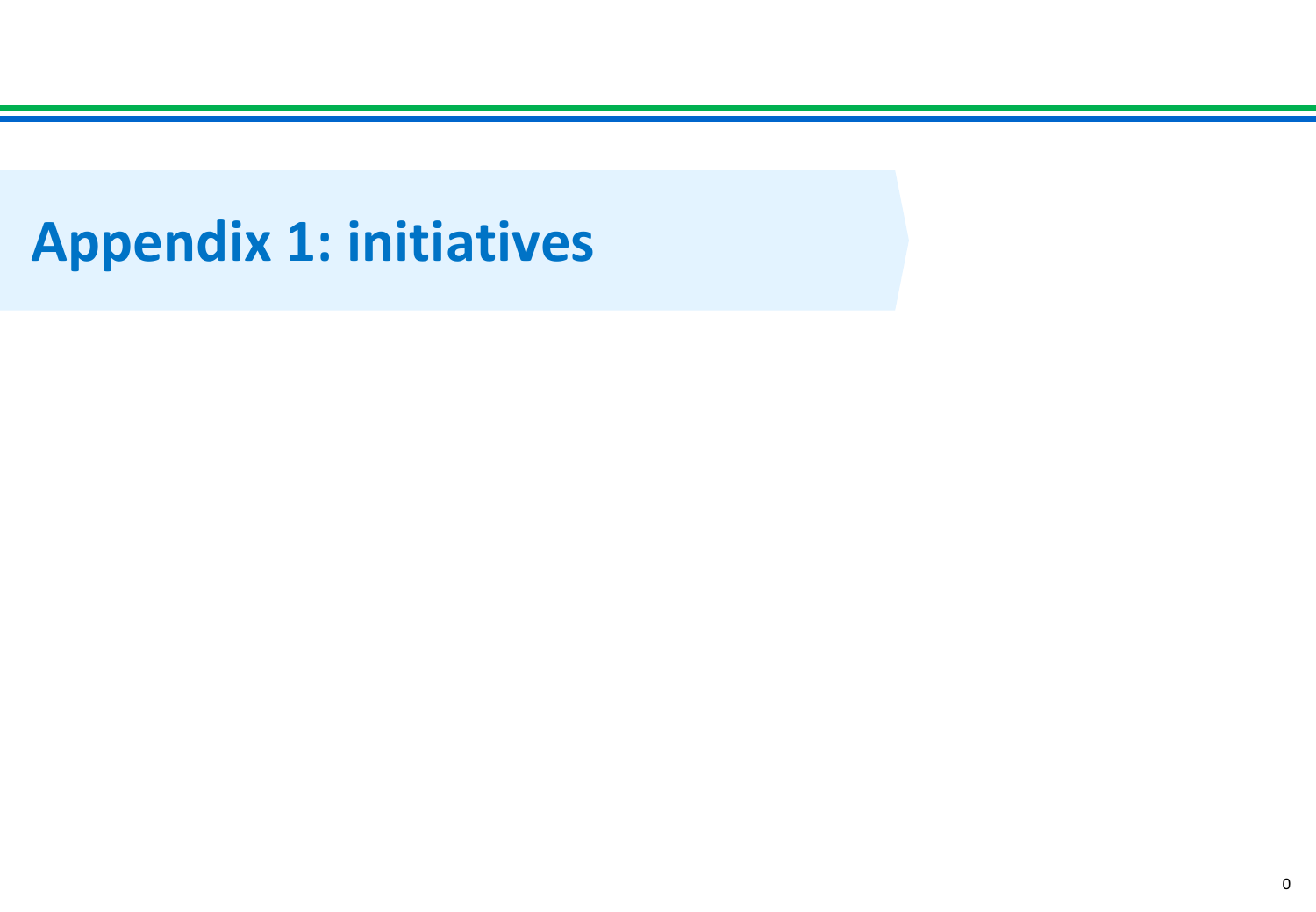**Key Result Area #Health 1 Prevent, detect, respond to epidemics and ensure zero cases of EVD**

| <b>Priority Initiatives</b>                                                                                                                | <b>Estimated impact</b>                                                                 | <b>Sub-initiatives</b>                                                                                                                                                                                                                                                                                                                                                                                                                                                          |
|--------------------------------------------------------------------------------------------------------------------------------------------|-----------------------------------------------------------------------------------------|---------------------------------------------------------------------------------------------------------------------------------------------------------------------------------------------------------------------------------------------------------------------------------------------------------------------------------------------------------------------------------------------------------------------------------------------------------------------------------|
| Adherence to;<br><b>Screening and isolation protocols</b><br>Infection prevention and control                                              | No transmission of<br>epidemic prone diseases<br>(EVD, Cholera) in health<br>facilities | • All health facilities meet national guidelines for<br>screening<br>All health facilities adhere to isolation protocols and<br>refer cases when required<br>All health facilities meet defined WASH requirements<br>All health facilities achieve >80% compliance to<br>Infection prevention and control<br>All survivors are provided with follow up testing,<br>counselling and appropriate care                                                                             |
| Surveillance data and reports from<br>PHU's, points of entry and<br>community based teams                                                  | Early detection and<br>tracking of suspected<br>cases                                   | • All PHU's provide 100% complete and 100% timely<br>surveillance reports<br>All points of entry provide 100% complete and 100%<br>timely surveillance reports<br>CBS provides >80% complete and timely weekly<br>surveillance reports on target diseases and events<br>Death alerts and swabbing activities continue                                                                                                                                                           |
| Rapid response teams<br>$\overline{\mathbf{3}}$<br>14 districts and 1 national<br>emergency operations centres<br>5 reference laboratories | Response to suspected<br>case <24 hours and lab<br>confirmation <72 hours               | Response teams are dispatched within 24 hours after<br>notification of a suspected epidemic disease<br>according to international health regulations<br>14 district and 1 national emergency operations<br>centres are established and achieve excellent rating<br>(>80%) in exercise assessments<br>All 5 reference laboratories should have the capacity<br>$\mathcal{L}_{\mathcal{A}}$<br>and capability to efficiently receive samples and<br>confirm cases within 72 hours |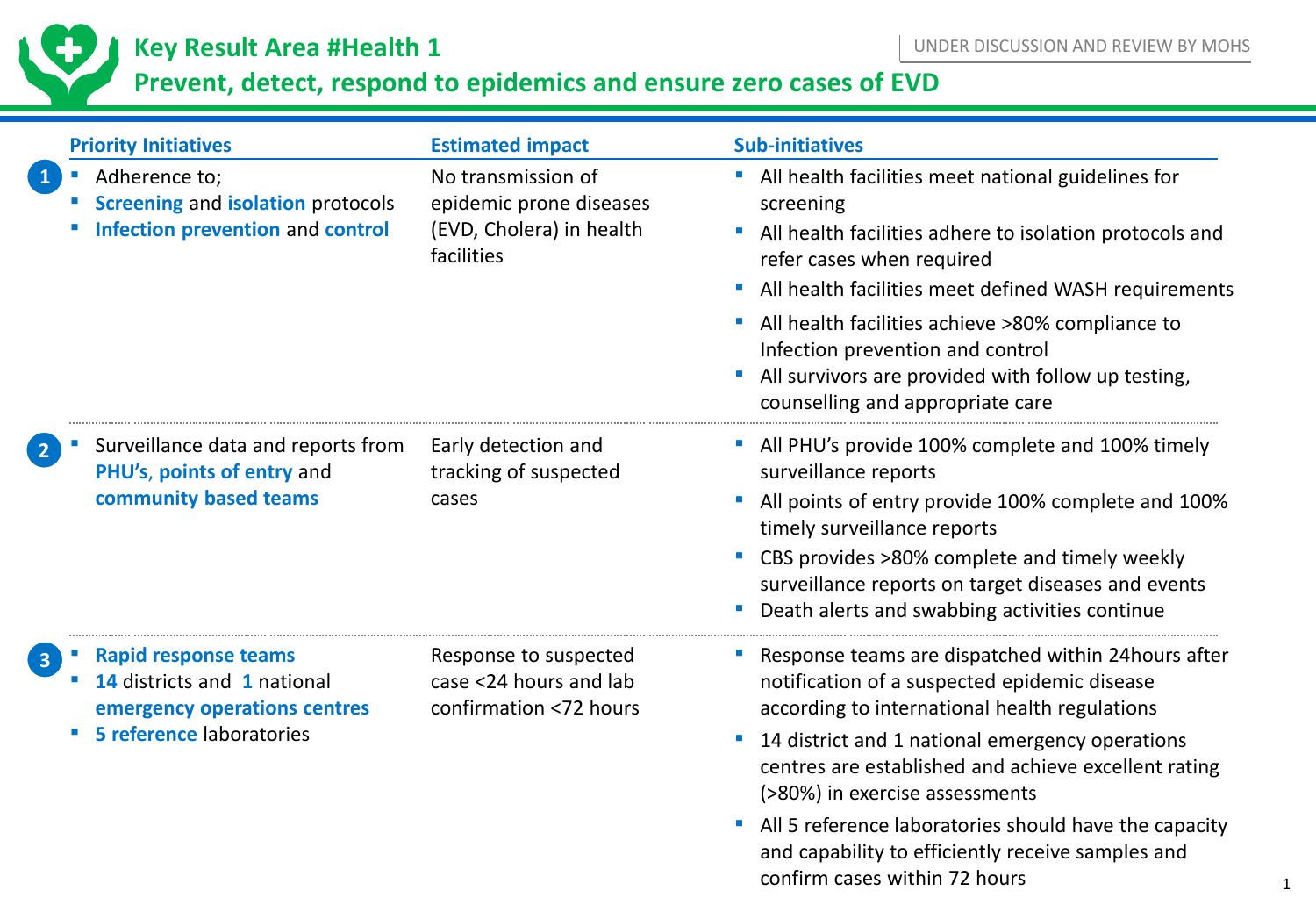**Key Result Area #Health 2 Save the lives of 600 women and 5000 children by 2018** 

|              | <b>Priority Initiatives</b>                                                                                     | <b>Sub-initiatives</b>                                                                                                                                                                                                                                                                      |
|--------------|-----------------------------------------------------------------------------------------------------------------|---------------------------------------------------------------------------------------------------------------------------------------------------------------------------------------------------------------------------------------------------------------------------------------------|
| $\mathbf{A}$ | Save 3400 child lives (<5y) from<br>ARI, Diarrhoea, Malaria and<br>vaccine preventable diseases by<br>Jul 2017. | Screen all <5 children for malnutrition and treat all affected children to save lives<br>Increase utilisation, quality (IMNCI and iCCM) and referral capacity for treatment of<br>childhood diseases to save lives<br>Provide IPT and Immunisation to all children <15 months to save lives |
| $\mathbf{B}$ | Save 600 maternal lives and 1600<br>neonatal lives through universal<br>access to comprehensive ante-           | Increase quality of care, referral capacity and utilisation of basic and comprehensive,<br>emergency obstetric and neonatal care saving 600 mother and 1600 newborn lives                                                                                                                   |
|              | natal, obstetric and neonatal care,<br>by Jul 2017.                                                             | Improve quality of ANC (through continuous improvement monitoring & adherence to<br>FANC guidelines), PNC (treat ## women) & essential newborn care                                                                                                                                         |
|              |                                                                                                                 | Increase contraceptive uptake amongst teenagers to reduce teenage pregnancy by 15,000                                                                                                                                                                                                       |
|              |                                                                                                                 | All women in need of EmONC transferred to a facility in 2 hours                                                                                                                                                                                                                             |
|              |                                                                                                                 | Bring 25 BEmONC and 4 CEmONC facilities up to the required standards including IPC<br>compliance and sanitation and hygiene facilities                                                                                                                                                      |
| $\mathsf{C}$ | Improve cost effectiveness and<br>performance of critical health<br>systems                                     | Build a resilient workforce through improved production, clinical mentoring, retention,<br>$\mathcal{L}_{\mathcal{A}}$<br>attendance and distribution of health workforce ## facilities with a required # of staff                                                                          |
|              |                                                                                                                 | Build a maternal and perinatal mortality reporting system with death review as part of<br>the disease surveillance system providing complete and timely reports                                                                                                                             |
|              |                                                                                                                 |                                                                                                                                                                                                                                                                                             |

- Ensure robust data systems with 100% completeness and 100% timeliness in reporting
- No facilities with stock-out of essential RMNCH drugs and commodities
- **·** Improve health facility & community based sanitation from 13% to 30%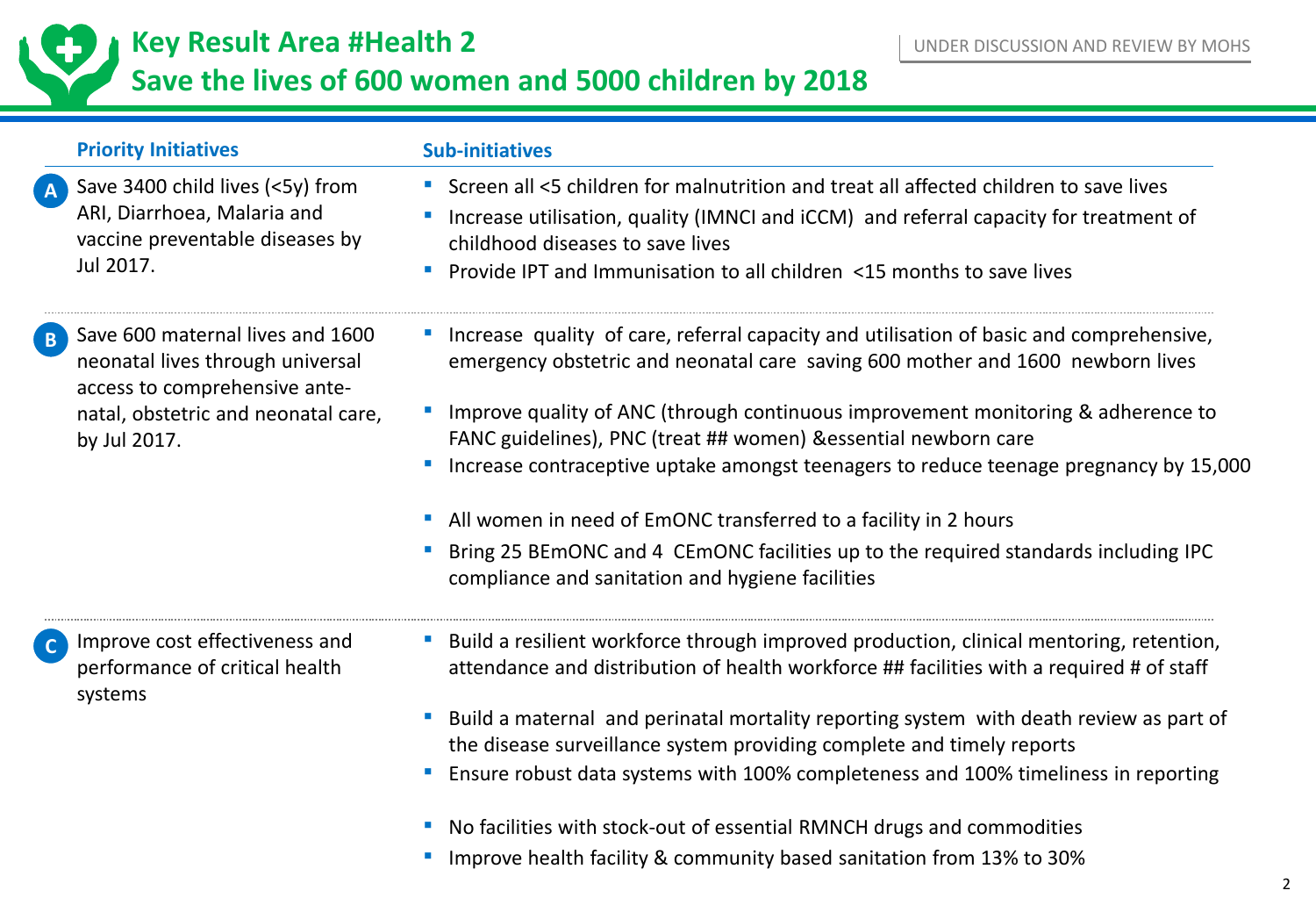

**Key Result Area #Education 1: Improve learning outcomes by ensuring that 70% of schools have the right ratio of capable teachers to pupils (<1:49)** 

|                         | <b>Priority Initiatives</b>                                                  | <b>Estimated impact</b>                                                                                             | <b>Sub-initiatives</b>                                                                                                                                                                                                                    |
|-------------------------|------------------------------------------------------------------------------|---------------------------------------------------------------------------------------------------------------------|-------------------------------------------------------------------------------------------------------------------------------------------------------------------------------------------------------------------------------------------|
| $\sqrt{1a}$             | <b>Accelerated learning -</b><br><b>Core Content</b>                         | 58,200 teachers teaching<br>more effectively using lesson                                                           | • Develop lesson plans<br>Print lesson plans and copies of the accelerated syllabi                                                                                                                                                        |
| 1 <sub>b</sub>          | <b>Teacher Training</b>                                                      | plans and the syllabi                                                                                               | " Classroom training and mobile coaches for all teachers in JSS and SSS<br>• Cluster training for all primary school teachers                                                                                                             |
| $\overline{2}$          | "Clear" payroll and<br>reallocate teachers                                   | The $\approx$ 2,200 most challenged<br>schools reach a 1:49 capable<br>teacher-pupil ratio                          | • Clear payroll<br>• Develop criteria for mapping capable teachers<br>Create teacher map/database<br>Create reallocation plan<br>■ Reallocate teachers<br>Attract and allocate voluntary overseas teachers to the most needy schools      |
| $\overline{\mathbf{3}}$ | <b>Approve non-</b><br>approved schools                                      | Number of non-approved schools<br>reduced from ~2,100 to ~1,600,<br>with minimum 1 approved JSS in<br>all Chiefdoms | Revise and communicate school approval terms/standards<br>Improve/speed up evaluation process to quickly approve new schools                                                                                                              |
| $\overline{4}$          | <b>Situation room and</b><br>district training                               | All 14 Districts and their Wards<br>trained and equipped for better<br>planning, coordination and<br>monitoring     | • Develop and execute refresher district training<br>Improve system enablers to ensure information from source can be captured (system enablers-<br>mobile phones, motor bikes)<br>• Monitor situation room and district training         |
| <b>5a</b>               | <b>Water and</b><br><b>Sanitation</b><br><b>Hygiene (WASH)</b><br>in Schools | 849 water facilities and 1,340<br>latrines built in the most needy<br>schools                                       | " Construction of 85 bore holes and 594 Hand dug wells in 679 schools in all 14 districts<br>Establish systems of operations and maintenance for water systems in schools<br>Improving WASH Facilities in 200 Schools in the Western Area |
| 5b                      | <b>Reduce overcrowded</b><br>classrooms                                      | <b>0 critically overcrowded schools</b><br>(>1:125 classroom-pupil ratio)                                           | ■ Construct/rehabilitate classrooms<br>• Provide furniture for new classrooms                                                                                                                                                             |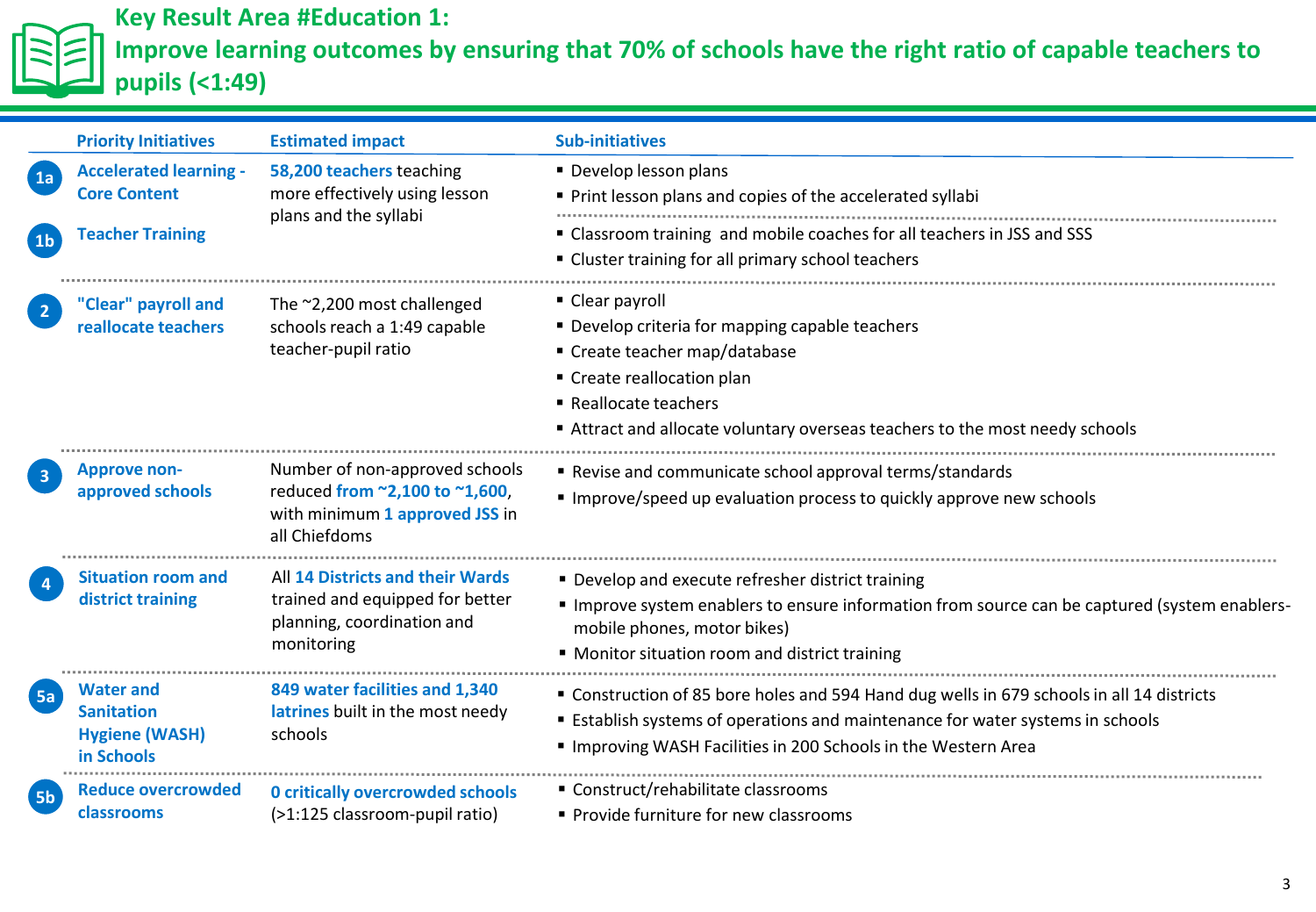

## **Key Result Area #Education 2**

**Nationwide school feeding for 1.2 mill children in all GoSL/GoSL assisted primary schools**

|                  | <b>Priority Initiatives</b>                                                                                                            | <b>Estimated impact</b>                                       | <b>Sub-initiatives</b>                                                                                                                                                                                                                                                                                                                   |
|------------------|----------------------------------------------------------------------------------------------------------------------------------------|---------------------------------------------------------------|------------------------------------------------------------------------------------------------------------------------------------------------------------------------------------------------------------------------------------------------------------------------------------------------------------------------------------------|
| $\boldsymbol{6}$ | <b>Implement</b><br><b>Nationwide school</b><br>feeding for 1.2<br>million children in<br>GoSL and GoSL<br>assisted primary<br>schools | >95% attendance rate<br>in all schools with<br>school feeding | ■ Undertake school mapping and framework for programme<br>• Set up storage facilities<br>• Support design of rollout of the school feeding programme<br>" Train partner institutions and communities and roll out the<br>programme<br>• Develop Monitoring and Evaluation framework including a<br>humanitarian accountability framework |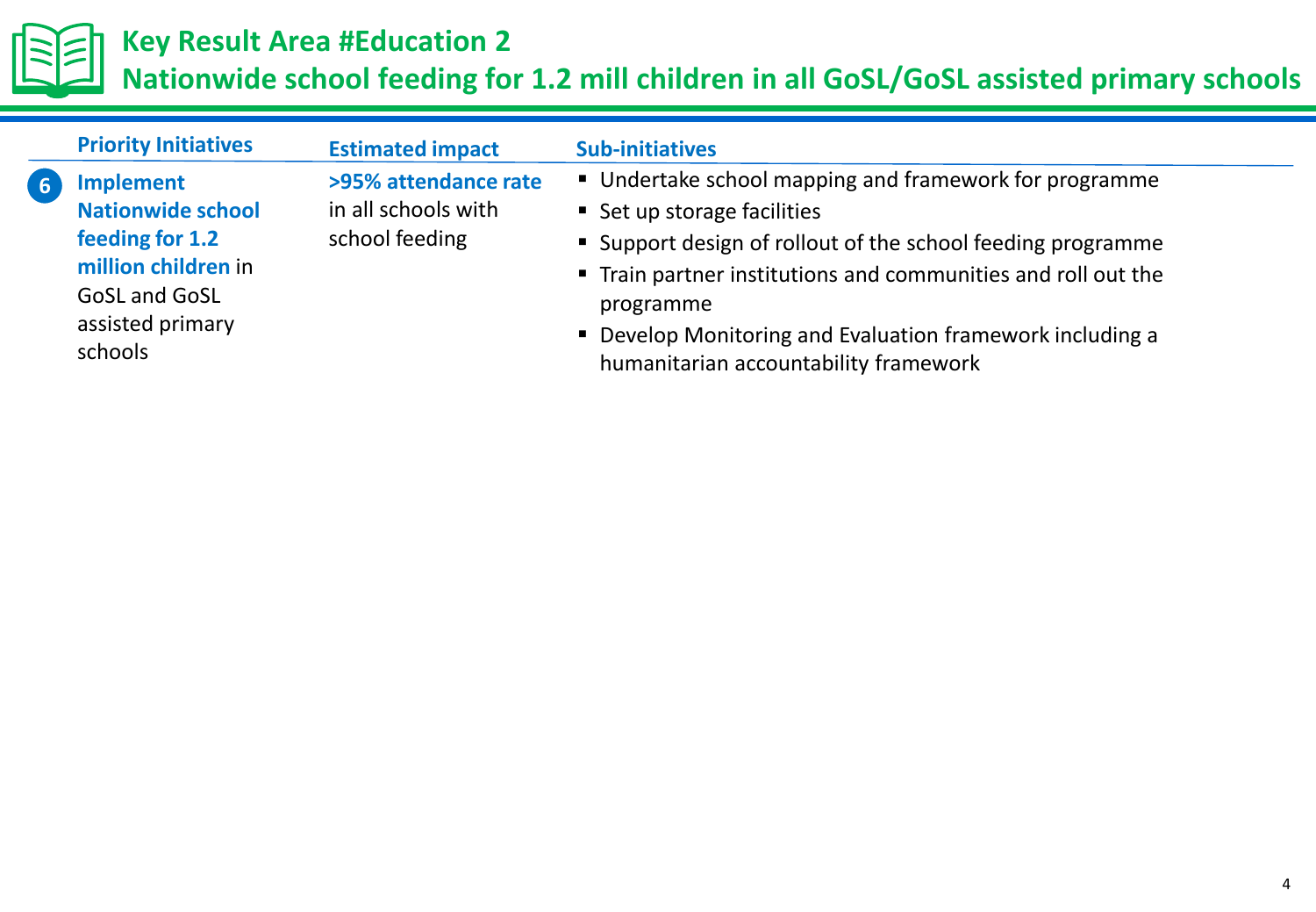

## **Key Result Area #Social Protection 1:**

**Providing Income Support to an Additional 57,000 Vulnerable Households**

|   | <b>Priority Initiatives</b>                                          | <b>Estimated impact</b>                                     | <b>Sub-initiatives</b>                                                                                                                    |
|---|----------------------------------------------------------------------|-------------------------------------------------------------|-------------------------------------------------------------------------------------------------------------------------------------------|
|   | 57,000 extremely poor and<br>vulnerable households profiled and      | Enhanced livelihood for<br>57,000 households                | • Profile and target 57,000 extremely poor and<br>vulnerable households                                                                   |
|   | targeted. 57,000 households receive                                  |                                                             | ■ Provide income support to 57,000 households                                                                                             |
|   | income support                                                       | 57,000 HHs access mobile<br>phone facilities and <b>50k</b> | • Make mobile phone facilities accessible by 50,000<br>households                                                                         |
|   |                                                                      | households use mobile<br>money                              | <b>Execute electronic mobile money transfers for</b><br>50,000 households                                                                 |
|   |                                                                      |                                                             |                                                                                                                                           |
| 2 | <b>5 MDA's and 5 Implementing</b><br>Douthous use CDDINT dotabase to |                                                             | Improved coordination and • Configure MIS to accept aggregate beneficiary data<br>transparance in the Cocial from MDAs and other partners |

**Partners use SPRINT** database to manage beneficiary data

transparency in the Social Protection Sector from MDAs and other partners Maintain beneficiary data integrity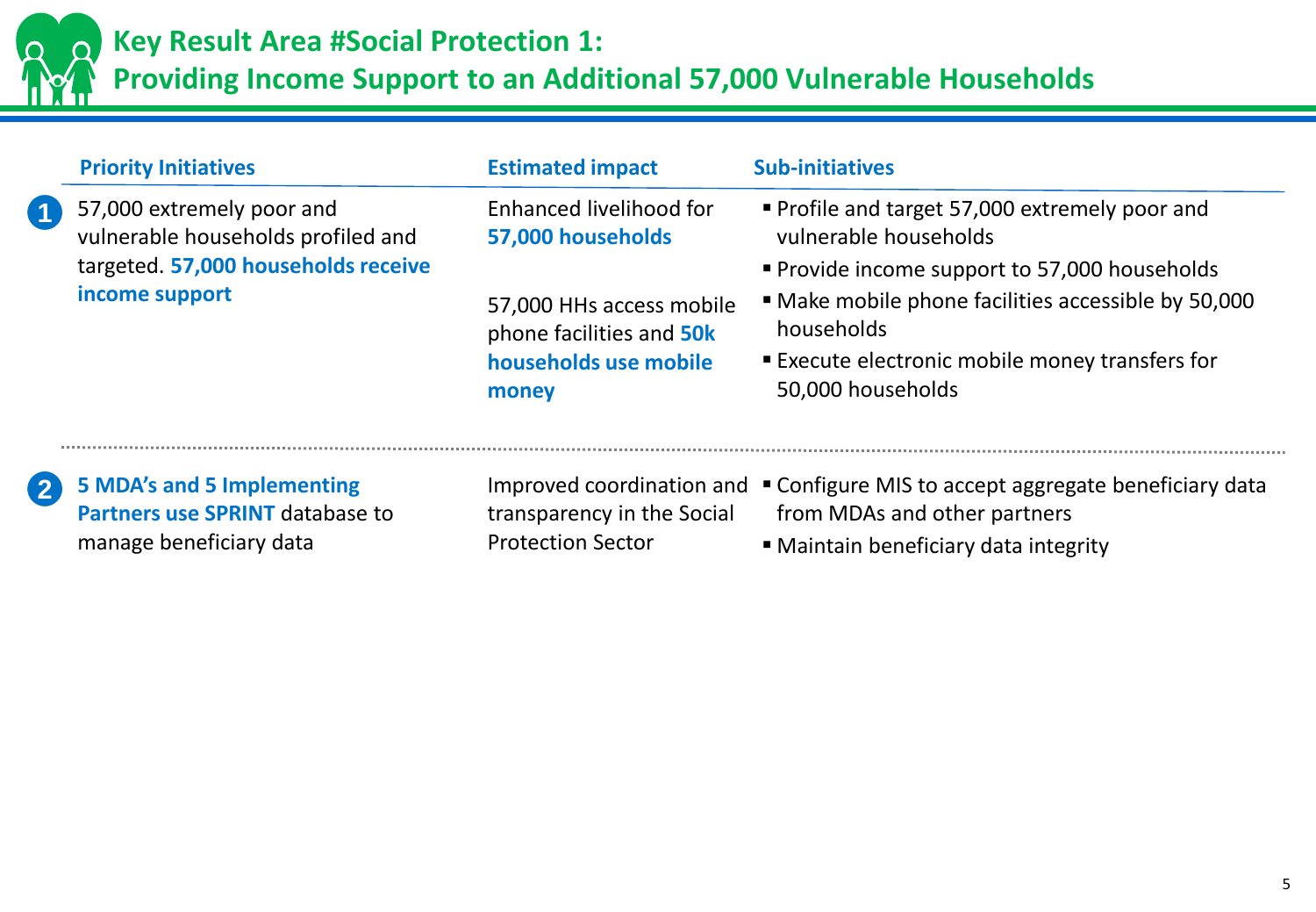

## **Key Result Area #Social Protection 2:**

**Continuous Care for 40,051 EVD-Affected Persons and Survivors**

|              | <b>Priority Initiatives</b>                                                                                | <b>Estimated impact</b>                                                                                                                                                                  | <b>Sub-initiatives</b>                                                                                                                                                                                                                                                                                                                                                 |
|--------------|------------------------------------------------------------------------------------------------------------|------------------------------------------------------------------------------------------------------------------------------------------------------------------------------------------|------------------------------------------------------------------------------------------------------------------------------------------------------------------------------------------------------------------------------------------------------------------------------------------------------------------------------------------------------------------------|
| (1)          | Provision of minimum package of<br>services including livelihood support<br>to 40,051 EVD-affected persons | 10,000 receiving livelihood<br>support<br>4,051 survivors re-integrated<br>40,051 receiving psychosocial<br>support<br>40,051 with access to case<br>mgmt/individual needs<br>assessment | ■ Needs assessment<br>■ Case management / help line<br>■ Community reintegration & socialization activities<br>■ Counselling and follow-ups<br>■ Strengthening of social welfare workforce<br>" Capacity Building of Vulnerable Beneficiaries for<br>Management of Livelihood Support<br>" Livelihood Support & Start-up Kits<br>" Monitoring of Livelihood Activities |
| $\mathbf{2}$ | Facilitate access to the provision of<br>integrated free basic healthcare to<br>4,051 survivors            | 4,051 survivors accessing<br>integrated free basic<br>healthcare<br>1,600 male survivors older<br>than 15yrs and their sexual<br>partners counseled on safe<br>sex practices             | <b>Survivor ID Cards [Component of Project Shield]</b><br>Information pack<br>• Safe sexual practices counseling (with MOHS)<br><b>Transportation support for male survivors to attend</b><br>semen testing appointments<br><b>Free Healthcare for Survivors (with MOHS)</b><br>■ Semen Testing (with MOHS)                                                            |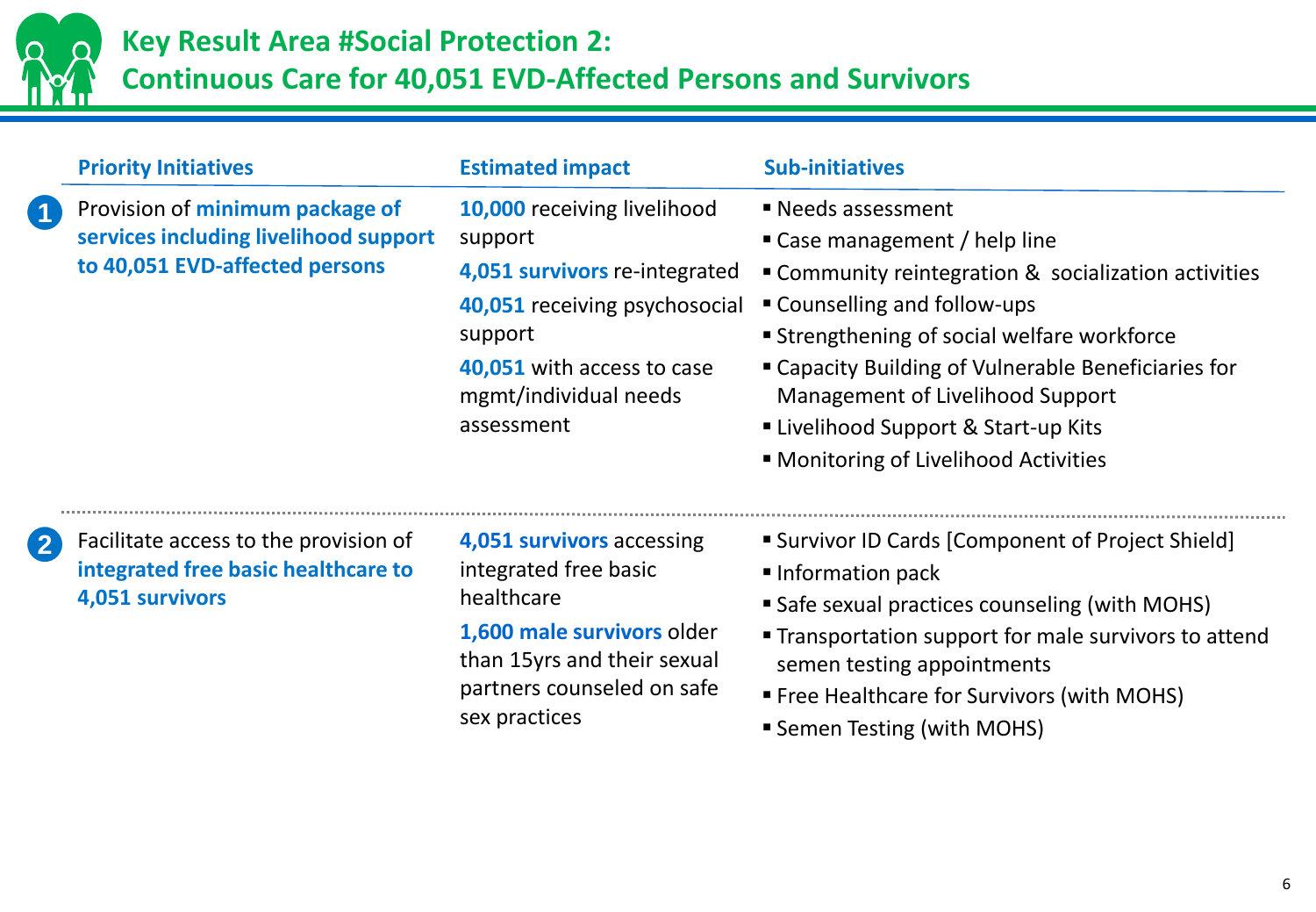**Key Result Area #PSD 1: Create sustainable employment opportunities and support SME development by boosting exports and increasing local production**  PRELIMINARY

| <b>Priority Initiatives</b>  |                           | <b>Estimated impact</b>                                                                                                                                                                                  | Sub-initiatives <sup>1</sup>                                                                                                                                                                                                                                                                                                                                           |
|------------------------------|---------------------------|----------------------------------------------------------------------------------------------------------------------------------------------------------------------------------------------------------|------------------------------------------------------------------------------------------------------------------------------------------------------------------------------------------------------------------------------------------------------------------------------------------------------------------------------------------------------------------------|
| <b>Increase agricultural</b> | production & productivity | Increase production of<br>cassava and rice for<br>domestic consumption (all<br>institutional feeding<br>programs source locally)<br>and increase exports of<br>processed form of key<br>crops by $X\%^2$ | <b>Expand land</b> under cultivation and promote<br>multiple cropping<br>• Provide farmers (artisanal and industrial) with<br>access to seeds, fertilizers and pesticides on a<br>timely basis<br>" Facilitate access to agricultural machinery<br>" Increase yield between 4-5 MT/Ha<br>• Develop sufficient agro-processing facilities to<br>meet production targets |
|                              | Improve access to finance | Improve access to finance<br>for SMEs, small scale<br>farmers and traders by X%                                                                                                                          | " Conduct diagnostic into financial sector to<br>understand areas for improvement<br>Increase the number of farmers and<br>agribusinesses receiving affordable loans                                                                                                                                                                                                   |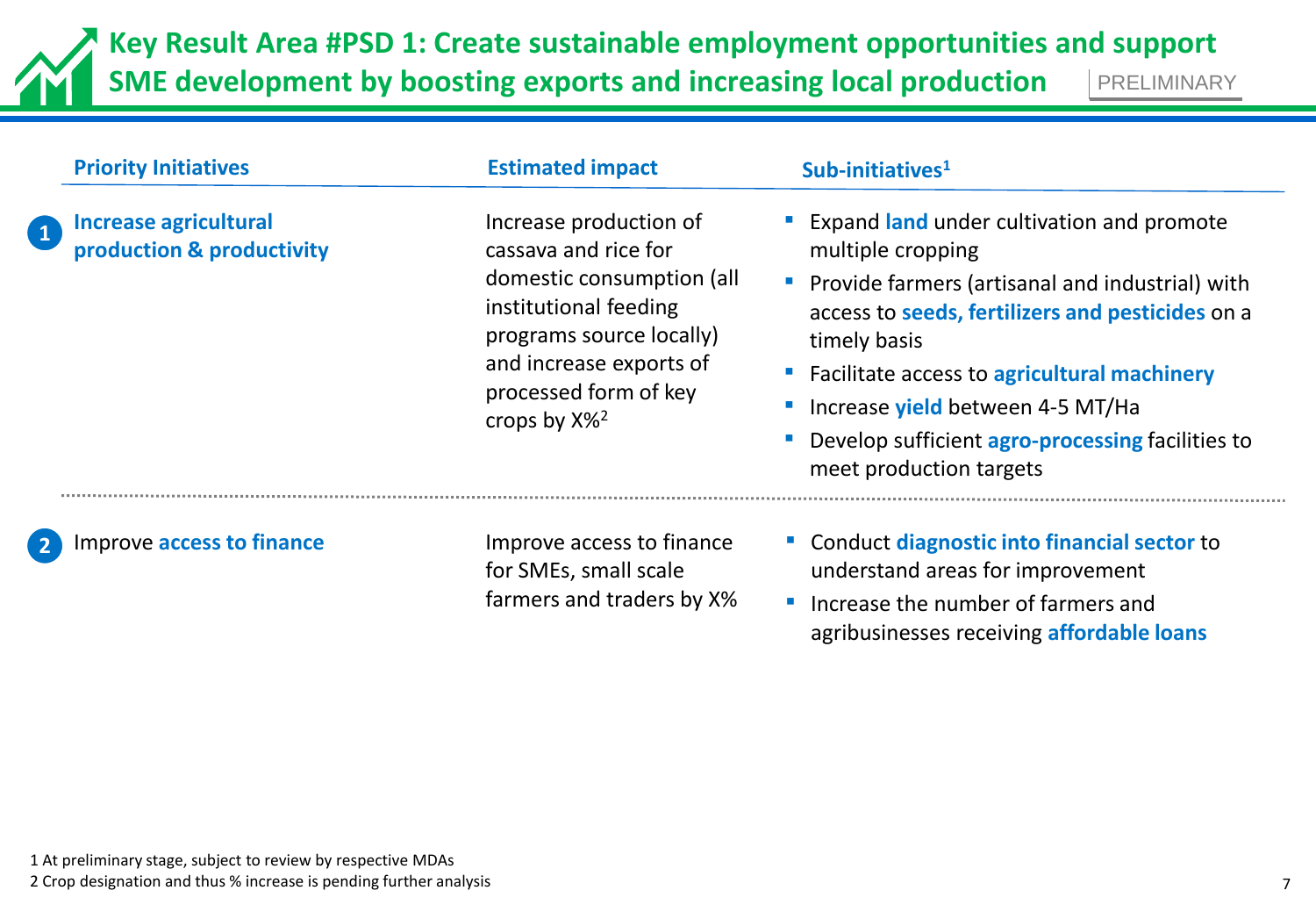**Key Result Area #PSD 2: Create sustainable employment opportunities and support SME development by boosting exports and increasing local production**  PRELIMINARY

| <b>Priority Initiatives</b>                                       | <b>Estimated impact</b>                                                                                                    | Sub-initiatives <sup>1</sup>                                                                                                                                                                                                                                                                                                                                                              |
|-------------------------------------------------------------------|----------------------------------------------------------------------------------------------------------------------------|-------------------------------------------------------------------------------------------------------------------------------------------------------------------------------------------------------------------------------------------------------------------------------------------------------------------------------------------------------------------------------------------|
| Improve access to markets                                         | Link X number of SMEs<br>to domestic and<br>foreign markets                                                                | <b>Build 3,100km of feeder roads</b><br>Expand capacity at Freetown port and<br>$\mathcal{C}$<br>streamline regulatory procedures<br>Facilitate <b>storage</b> construction to facilitate<br>storage of target exports<br>Strengthen capabilities of SL Standards Bureau<br>in <b>certification</b> of export goods<br>Connect X SMEs in the agriculture value chain<br>to export markets |
| Improve the <b>business enabling</b><br>environment               | Rise from 148 to 138<br>in World Bank's Ease<br>of Doing Business<br>ranking by 2018                                       | Improve trading across borders, Increase<br>access to credit, starting a business,<br>registering a property, acquiring a<br>construction permit, getting electricity,<br>protecting minority investors, paying taxes,<br>enforcing contracts, resolving insolvency                                                                                                                       |
| Invest in capacity building across<br>5<br>integrated value chain | Upskill X number of<br>workers in agronomy,<br>agro processing, trade,<br>logistics,<br>business/managerial<br>skills etc. | <b>Provide asset-linked agricultural and business</b><br>skill training for women and youths, incubate<br>SMEs and train them in basic agricultural<br>business skills                                                                                                                                                                                                                    |

1 At preliminary stage, subject to review by respective MDAs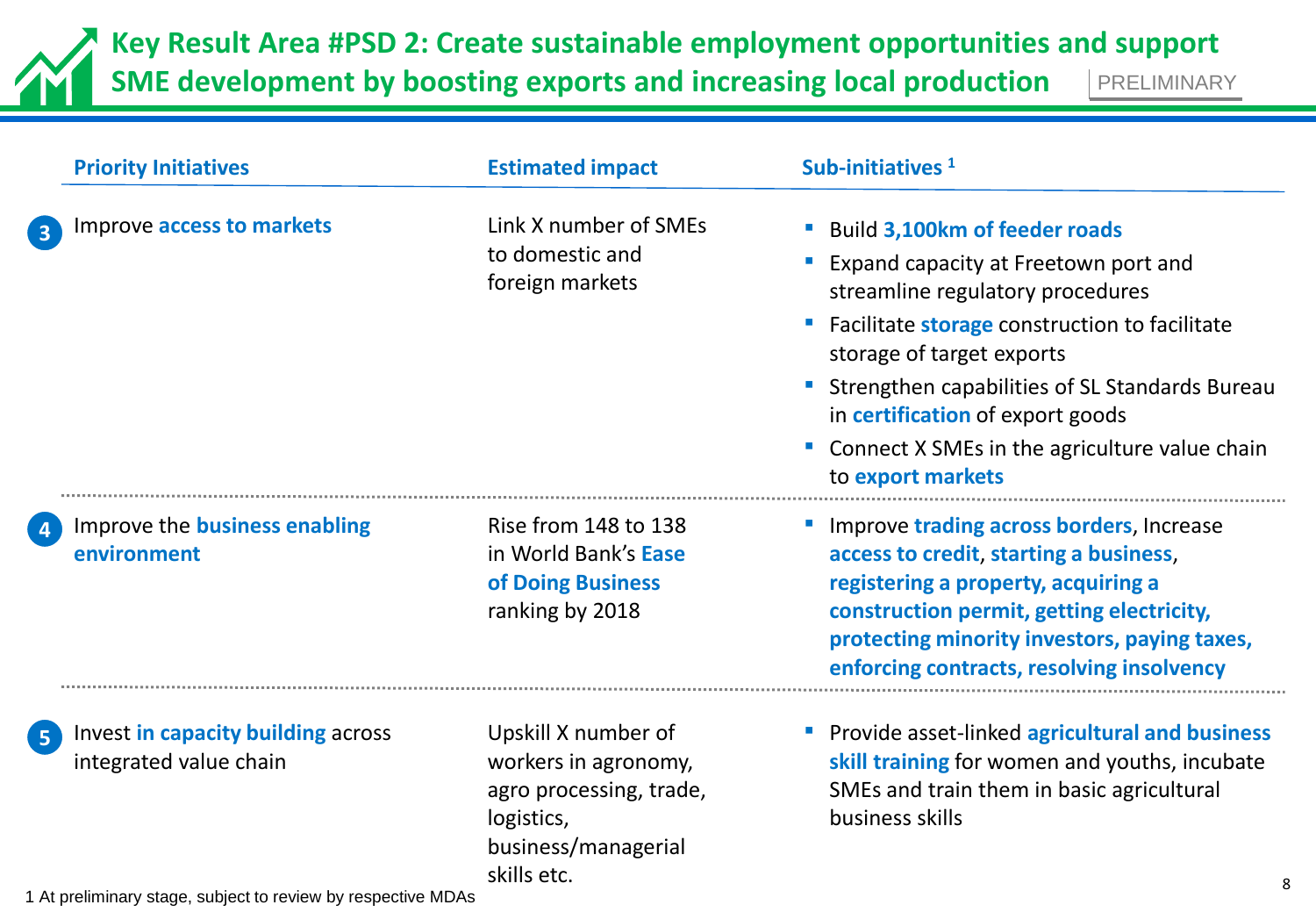**Key Result Area #Water 1:** 

**Provide Sustainable Short-term and Long-term solutions to Freetown water**

|                   | <b>Priority Initiatives</b>                                                                                                                         | <b>Estimated impact</b>                                              | <b>Sub-initiatives</b>                                                                                                                                                                                        |
|-------------------|-----------------------------------------------------------------------------------------------------------------------------------------------------|----------------------------------------------------------------------|---------------------------------------------------------------------------------------------------------------------------------------------------------------------------------------------------------------|
| $\mathbf{1}$      | <b>Rehabilitate the existing Freetown</b><br>water supply infrastructure and<br>implement pro-poor water and<br>sanitation interventions            | <b>600,000 low income</b><br>population have access to<br>safe water | ■ Rehabilitate bulk treatment facilities,<br>transmission system, and distribution network<br>• Develop Allen, Kaningo, Babadori, and<br>Wilberforce water supply systems<br>Implement pro-poor interventions |
| $\left( 2\right)$ | <b>Protect and regenerate 90% of the</b><br>catchment areas to safeguard water<br>security and reduce climate change<br>vulnerability               | <b>90%</b> of catchment areas<br>protected and regenerated           | Install a re-chlorination facility at Spur Road<br>■ Install 5km of security fencing<br>• Conduct community outreach on<br>encroachment                                                                       |
| $\mathbf{3}$      | <b>Improve operating cost coverage</b><br>ratio from <1 to 2.5 times through<br>good governance, institution<br>strengthening and capacity building | <b>Operating Cost Coverage</b><br>raised from <1 to 2.5 times        | GVWC institutional strengthening<br>Undertake community engagement<br>Implement water sector roadmap and<br>coordination activity<br>■ Establish project management office for GVWC                           |
| $\overline{4}$    | <b>Develop a Water Supply Master Plan</b><br>for Freetown including a feasibility<br>study of Rokel River and other<br>sources                      | 100,000 $m^3$ per day of new<br>water supply capacity<br>identified  | • Conduct a feasibility study of Rokel River<br>• Develop a water master plan for Freetown                                                                                                                    |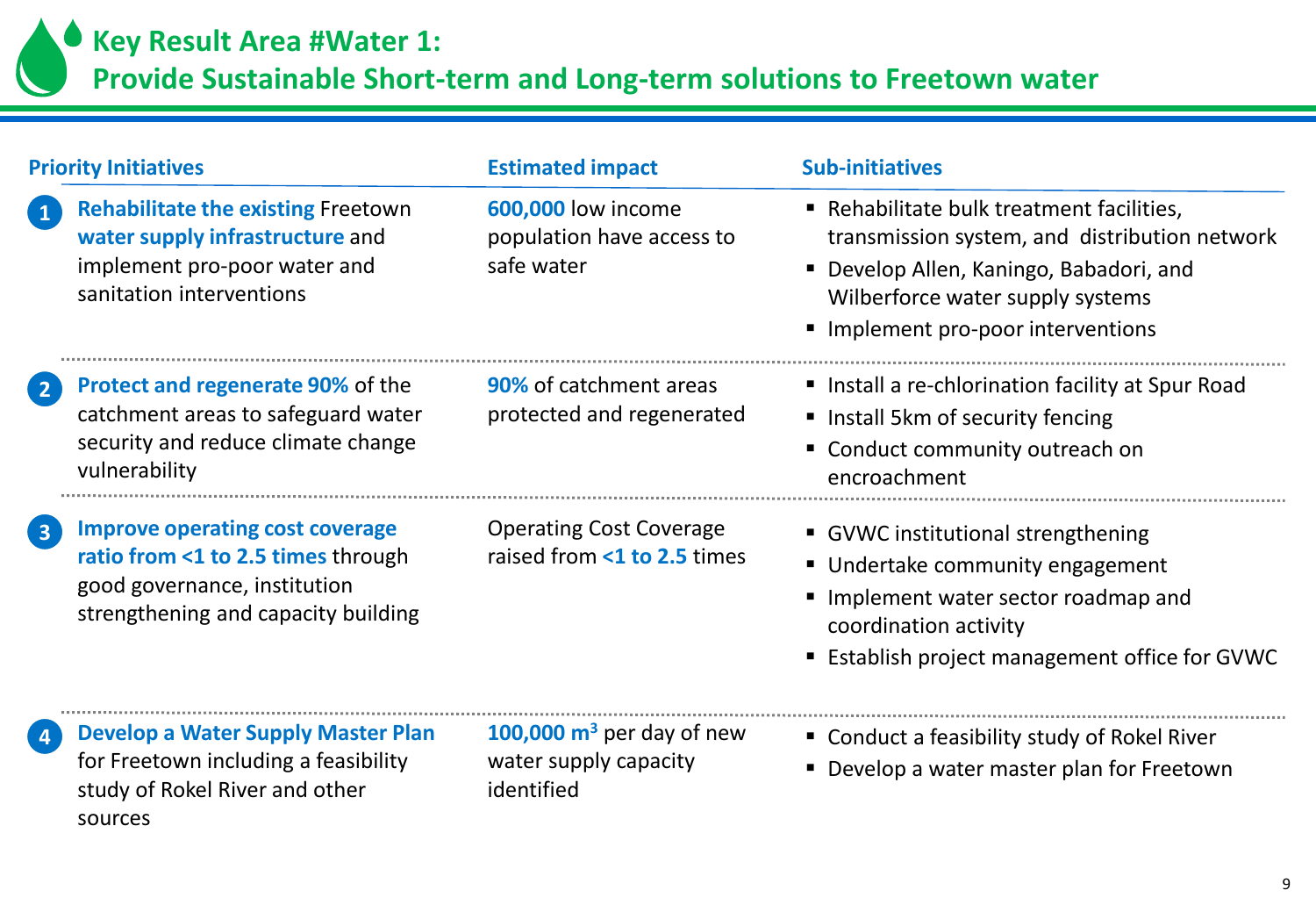**Key Result Area #Water 2:** 

**270,000 more people in the provincial areas have sustained access to safe water** 

|                   | <b>Priority Initiatives</b>                                                                                                                          | <b>Estimated impact</b>                                             | <b>Sub-initiatives</b>                                                                                                                                                                                                                       |
|-------------------|------------------------------------------------------------------------------------------------------------------------------------------------------|---------------------------------------------------------------------|----------------------------------------------------------------------------------------------------------------------------------------------------------------------------------------------------------------------------------------------|
| 5 <sub>5</sub>    | Provide and Restore access to Water<br>supply in 400 Rural communities                                                                               | 200,000 people have<br>access to safe and<br>affordable water       | Rehabilitate, deepen and construct 400 rural<br>water supply schemes<br><b>Establish/refresh 400 Water Point Committees</b><br>Engage the 400 communities in<br>$\mathcal{L}_{\mathcal{A}}$<br>hygiene/sanitation behavior change activities |
| 6                 | Restore access to Water supply in 4<br>unserved small towns                                                                                          | <b>70,000</b> people have access<br>to safe and affordable<br>water | • Construct/rehab water supply schemes<br>Construct new distribution and transmission<br>networks (75KM)<br>• Construct new service reservoirs, contact tanks,<br>filter, pulsator and sedimentation tanks                                   |
| $\sqrt{7}$        | <b>Improve operating cost coverage</b><br>ratio through good governance,<br>institution strengthening, capacity<br>building and project coordination | Increase operating cost<br>ratio from <b>0.0125 to 0.8</b>          | " Technical training of the Water sector staff<br><b>Establish NWRMA</b><br><b>Establish effective water utility management</b><br>systems<br><b>Establish a Project Management Unit to provide</b><br>coordination on rural water efforts   |
| $\left( 8\right)$ | <b>Ensure water security through water</b><br>resource management and<br>hydrological monitoring                                                     | Country hydrological year<br><b>book</b> published annually         | • Water resources management (hydrological<br>monitoring)<br>• Map the status of water and sanitation services<br>nationwide                                                                                                                 |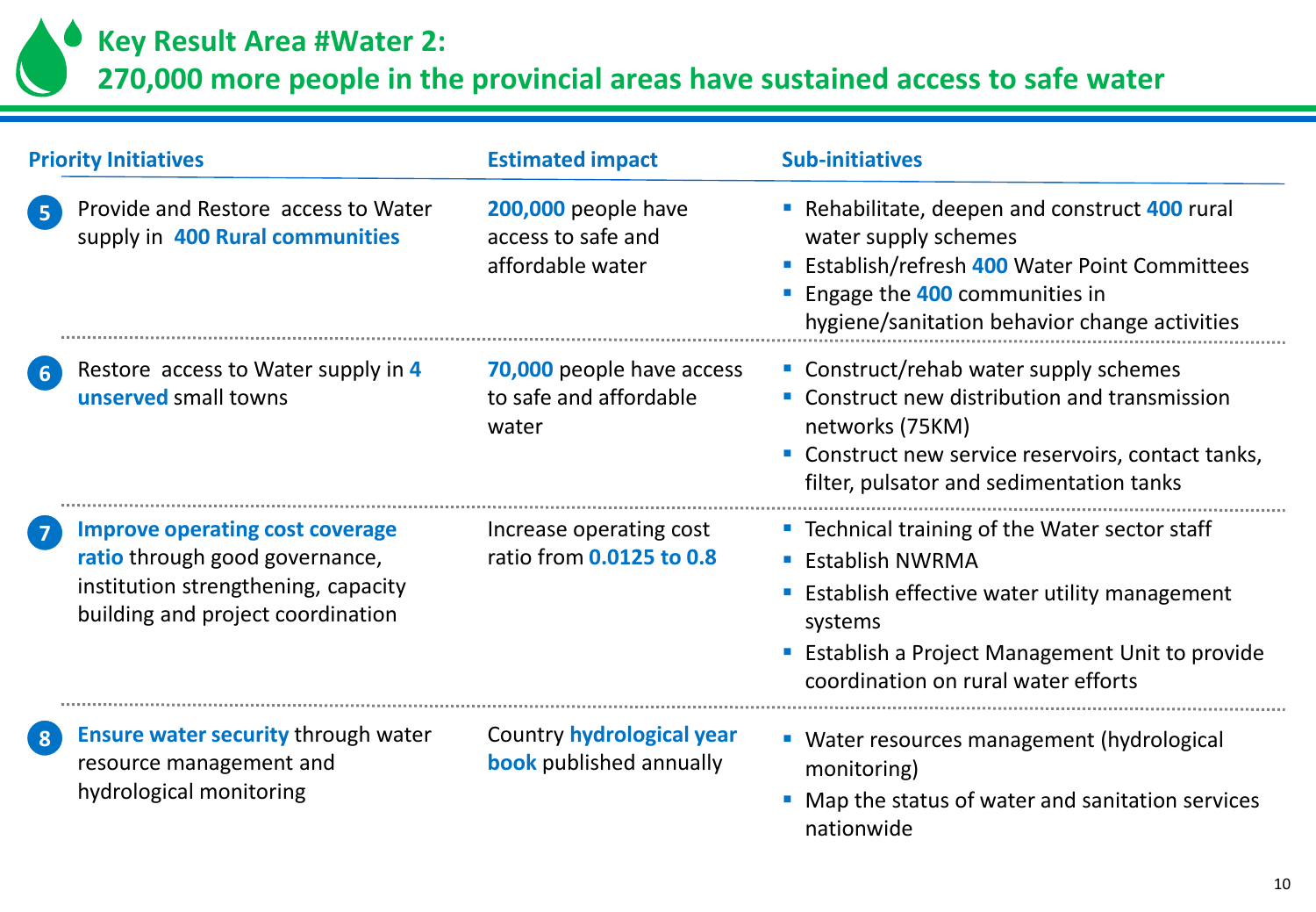**Key Result Area #Energy 1:** 

**Triple the operational generation capacity from 75MW to > 225MW**

| <b>Priority Initiatives</b>                                                                                                                                                                  | <b>Estimated impact</b>                                                                          | <b>Sub-initiatives</b>                                                                                                                                                                                                                                                                                                                                       |
|----------------------------------------------------------------------------------------------------------------------------------------------------------------------------------------------|--------------------------------------------------------------------------------------------------|--------------------------------------------------------------------------------------------------------------------------------------------------------------------------------------------------------------------------------------------------------------------------------------------------------------------------------------------------------------|
| Accelerate projects in energy<br>pipeline so that operational<br>capacity increases by >50MW<br>and power purchase<br>agreements (PPAs) are ratified<br>for >100MW of oncoming<br>generation | >150MW of new<br>generation moved<br>through pipeline to<br>commissioning or PPA<br>ratification | <b>• Repair and commission 6 power stations (25MW)</b><br>" Facilitate operational completion of new generation,<br>including IPPs (15MW)<br>Install electricity in schools, hospitals, and other<br>institutions and build solar systems in 7 chiefdom<br>clusters (10MW)<br>■ Ratified PPA agreements for additional incoming<br>generation assets (100MW) |
| <b>Enhance skill base for utility</b><br>management, operation and<br>maintenance of generation and<br>T&D assets                                                                            | Training provided for 300<br><b>EDSA/EGTC staff</b>                                              | Improve <b>basic engineering training</b> through modernization<br>of training school<br>Provide specialisation trainings to senior technicians and<br>engineers<br>Provide training for management and board for EGTC and<br><b>EDSA</b>                                                                                                                    |
| <b>Improve the development</b><br>trajectory of the power sector<br>through technical support                                                                                                | Fixed processes and<br>timelines for<br>standardized PPA<br>agreement upheld by<br>signed MOU    | Increase appeal to private investors with <b>standardised</b><br>policy frameworks, instruments, and processes<br>• Provide facilitation of standardized PRG framework<br><b>Establish collection account and sector-wide budgeting</b><br>process<br>Align sector direction and coordination through road-<br>mapping process                               |